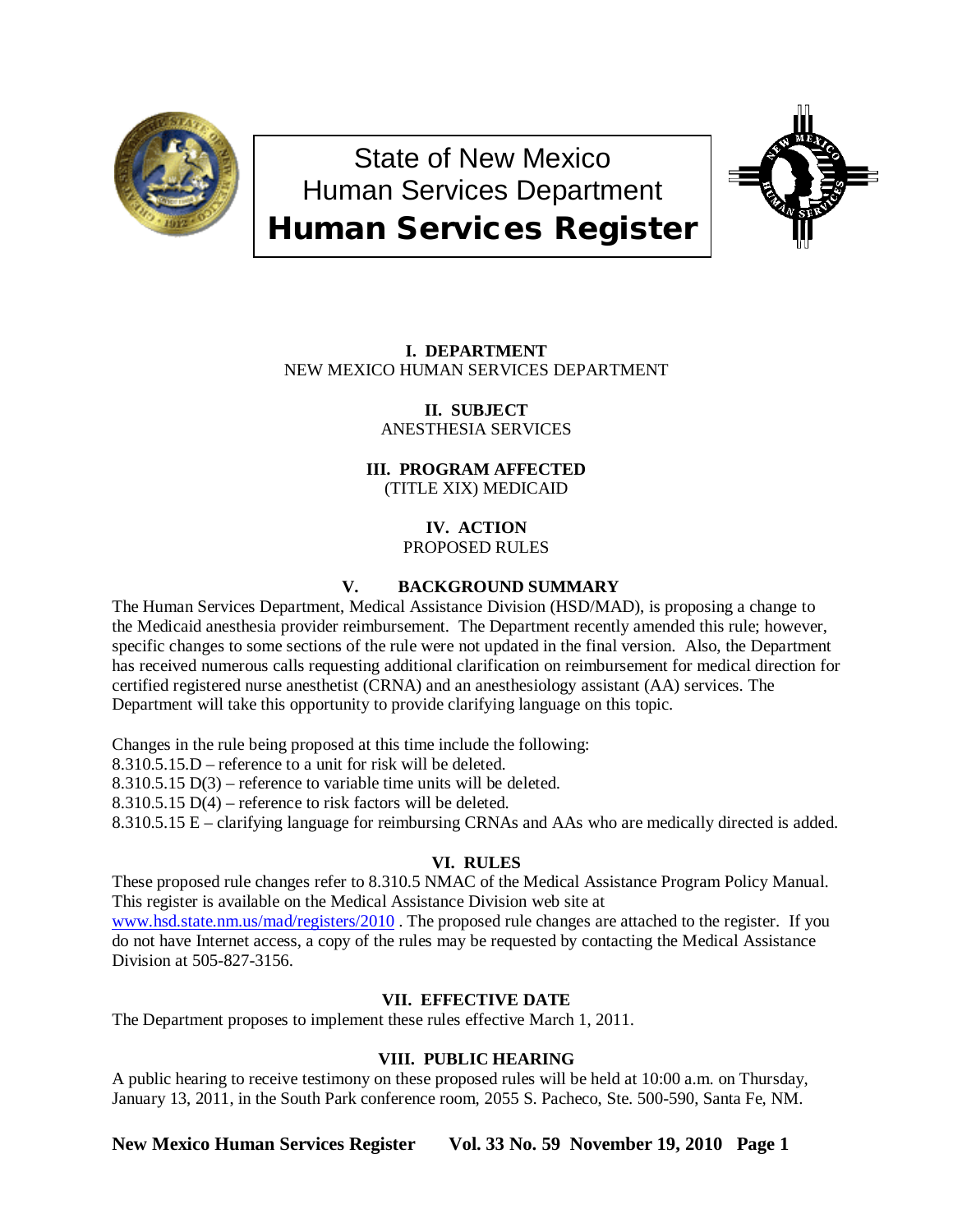If you are a person with a disability and you require this information in an alternative format or require a special accommodation to participate in the public hearing, please contact the Division toll free at 1-888- 997-2583 and ask for extension 7-3156. In Santa Fe call 827-3156. The Department's TDD system may be accessed toll-free at 1-800-659-8331 or in Santa Fe by calling 827-3184. The Department requests at least ten (10) days advance notice to provide requested alternative formats and special accommodations.

Copies of all comments will be made available by the Medical Assistance Division upon request by providing copies directly to a requestor or by making them available on the MAD website or at a location within the county of the requestor.

### **IX. ADDRESS**

Interested persons may address written or recorded comments to:

Kathryn Falls, Secretary Human Services Department P.O. Box 2348 Santa Fe, New Mexico 87504-2348

These comments must be received no later than 5:00 p.m. on January 13, 2011. Written and recorded comments will be given the same consideration as oral comments made at the public hearing. Interested persons may also address comments via electronic mail to: [Magdalena.Romero@state.nm.us.](mailto:Magdalena.Romero@state.nm.us)

### **X. PUBLICATIONS**

Publication of these rules approved by:

KATHRYN FALLS, SECRETARY HUMAN SERVICES DEPARTMENT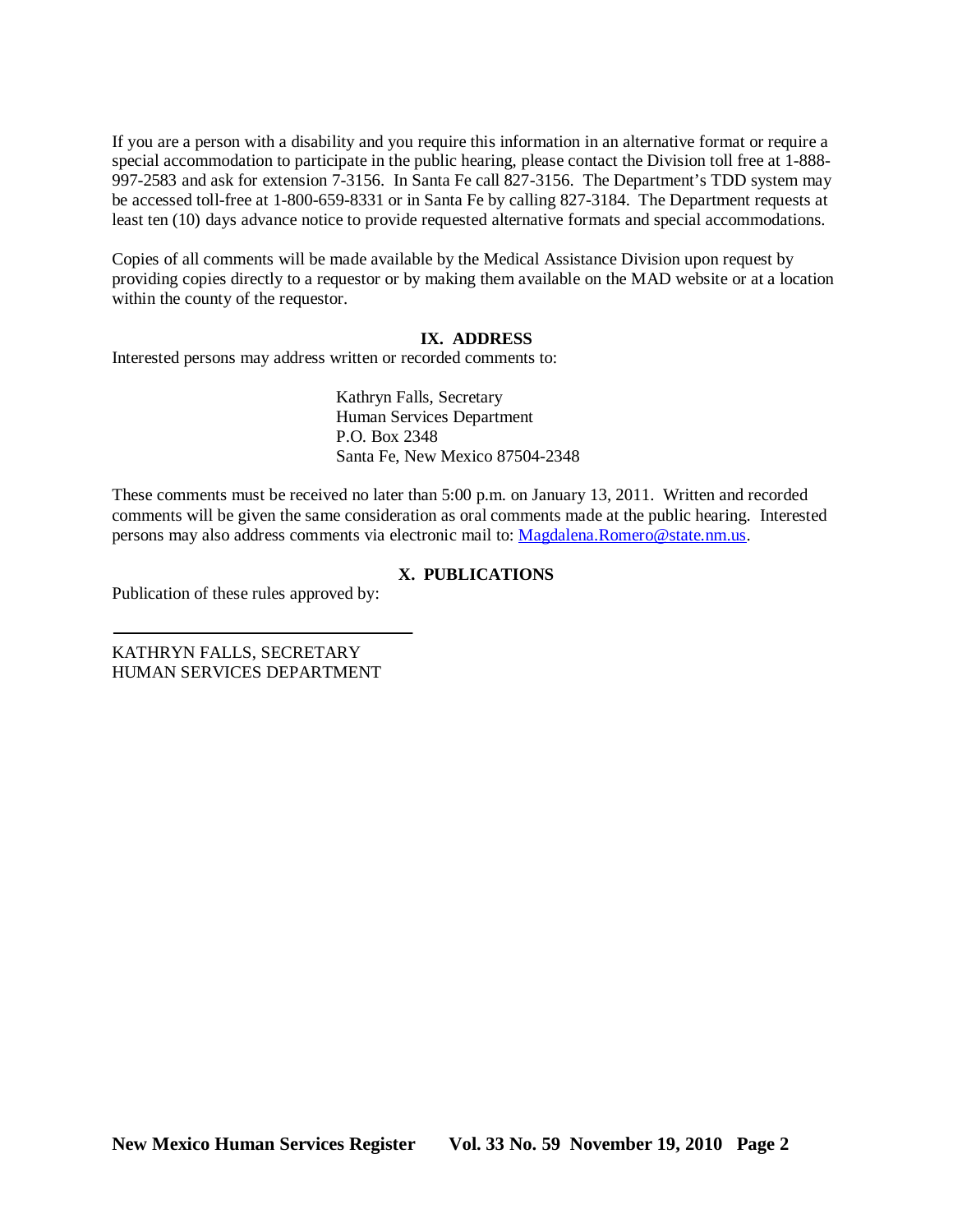#### **TITLE 8 SOCIAL SERVICES CHAPTER 310 HEALTH CARE PROFESSIONAL SERVICES PART 5 ANESTHESIA SERVICES**

Explanatory paragraph: This is an amendment to 8.310.5 NMAC, Section 15, which will be effective March 1, 2011. The Medical Assistance Division is amending Subsections D and E, striking references to a unit for risk, variable time units and risk factors and clarifying language for reimbursement for CRNAs and AAs who are medically directed.

#### **8.310.5.15 REIMBURSEMENT:**

D. **Reimbursement units:** Reimbursement for anesthesia services is calculated using the MAD fee schedule anesthesia "base units" plus units for time [and units for risk].

 (1) Each anesthesia procedure is assigned a specific number of relative value units which becomes the "base unit" for the procedure. Units of time are also allowed for the procedure. Reimbursement is calculated by multiplying the total number of units by the conversion factor allowed for each unit.

 (2) The reimbursement per anesthesia unit varies depending on who furnishes the service. Separate rates are established for a physician anesthesiologist, a medically-directed certified registered nurse anesthetist (CRNA), anesthesiology assistant (AA) and a non-directed CRNA.

(3) **Time units vary, depending on the service**. For anesthesia provided directly by a physician anesthesiologist, CRNA, or an anesthesiology assistant, one time unit is allowed for each 15- minute period an eligible recipient is under anesthesia. For medical direction, one time unit is allowed for each 15- minute period.

 $\begin{bmatrix} 1 & 1 \\ 1 & 1 \end{bmatrix}$ (4) Risk factor modifiers are used to describe the relative risk associated with general anesthesia to a particular recipient. Performing anesthesia providers are reimbursed for additional units only if risk factor modifiers are indicated on the claim. ]

E. Medical direction: [Medical direction by a physician anesthesiologist, not the surgeon or assistant surgeon, to a certified registered nurse anesthetist (CRNA) or an anesthesiology assistant (AA) is paid on the basis of 50 percent of the allowance for the service performed by the physician alone. Reimbursement is made at 50 percent of the full anesthesia service amount for medical direction by a physician anesthesiologist who is not the surgeon or assistant surgeon, for directing a registered nurse anesthetist (CRNA) or an anesthesiology assistant (AA). Reimbursement is made at 50 percent of the full anesthesia service amount for the anesthesia service provided by the medically directed CRNA or AA. Medical direction occurs if the physician medically directs qualified practitioners in two, three, or four concurrent cases and the physician performs the activities described below. Concurrency is defined with regard to the maximum number of procedures that the physician is medically directing within the context of a single procedure and whether these other procedures overlap each other. Concurrency is not dependent on each of the cases involving an eligible recipient. For example, if an anesthesiologist directs three concurrent procedures, two of which involve non-eligible recipients and the remaining a MAD eligible recipient, this represents three concurrent cases.

(1) Time units for medical direction are allowed at one time unit for each 15- minute interval.

 (2) Anesthesia claims are not payable if the surgery is not a medicaid benefit or if any required documentation was not obtained.

(3) Medical direction is a covered service only if the physician:

- (a) performs a pre-anesthesia examination and evaluation; and
- prescribes the anesthesia plan; and

 (c) personally participates in the most demanding procedures of the anesthesia plan including induction and emergence; and

 (d) ensures that any procedures in the anesthesia plan that he/she does not perform are performed by a qualified anesthetist; and

- (e) monitors the course of anesthesia administration at frequent intervals; and
- (f) remains physically present and available for immediate diagnosis and treatment of

emergencies; and

(g) provides indicated post-anesthesia care.

 (4) For medical direction, the physician must document in the medical record that he performed the pre-anesthetic exam and evaluation, provided indicated post-anesthesia care, was present during some portion of the anesthesia monitoring, and was present during the most demanding procedures, including induction and emergence, where indicated.